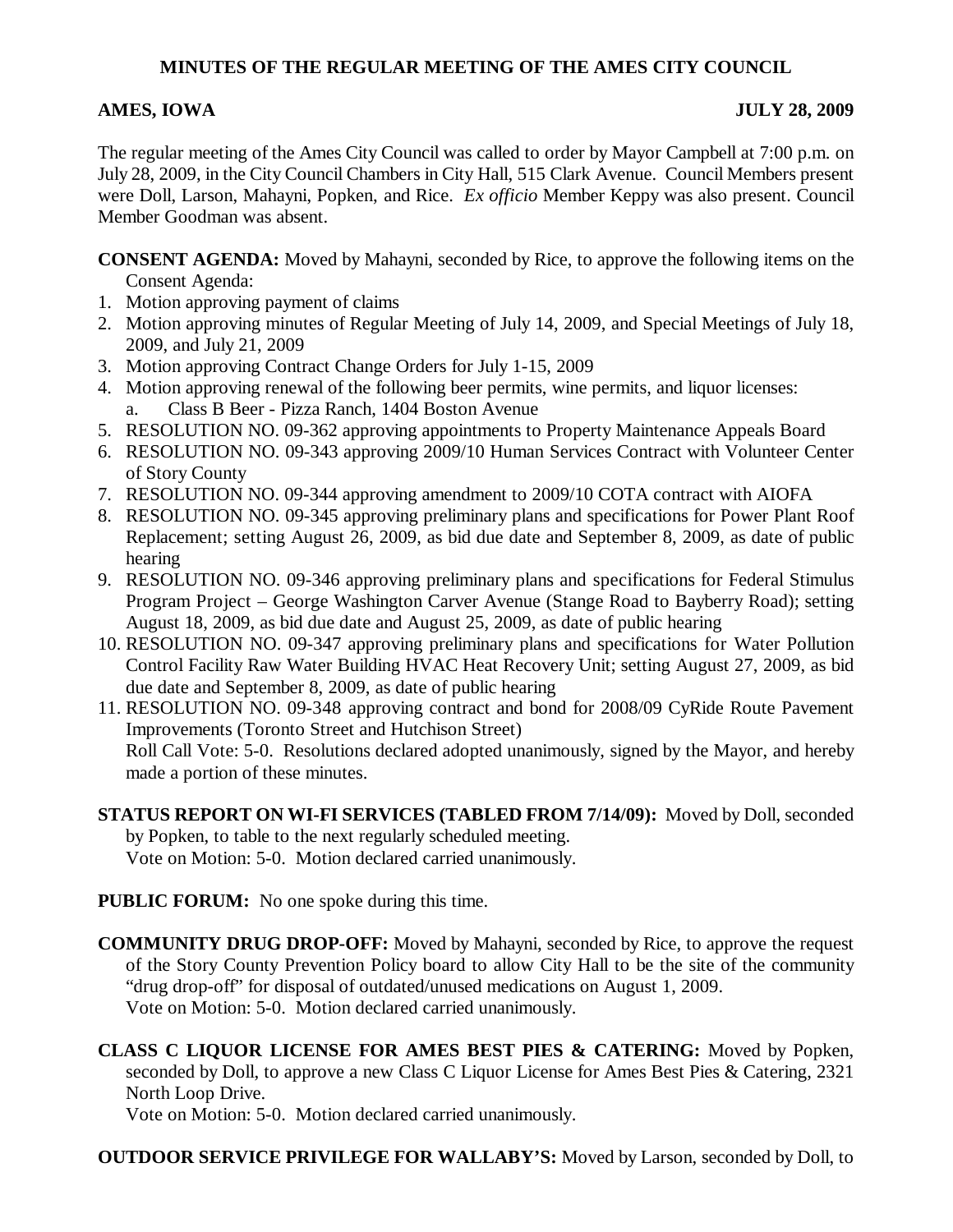approve an Outdoor Service Privilege for Wallaby's, 3720 West Lincoln Way. Vote on Motion: 5-0. Motion declared carried unanimously.

**PUBLIC ART COMMISSION:** Moved by Mahayni, seconded by Doll, to adopt RESOLUTION NO. 09-349 approving the request from the Public Art Commission to expend \$5,000 in donated funds to purchase two pieces of artwork from Priscilla Sage.

Council Member Rice asked to see a picture of the proposed artwork acquisitions. Sam Stagg, President of the Public Art Commission (PAC) explained that the Commission was approached by representatives of the Ames Town & Gown organization and asked to partner to purchase artwork to commemorate the organization's  $60<sup>th</sup>$  Anniversary. Mr. Staff indicated that the artwork, as well as two other pieces of Ms. Sage's artwork, would be hung permanently in the Ames Auditorium lobby. Mr. Stagg showed a picture of one of the artwork pieces and the location where the pieces are proposed to be located.

According to Mr. Stagg, the cost of the two artwork pieces (wall hangings) would be \$16,000. The first installment of \$8,000 would be due in January 2010, with \$5,000 coming from the PAC's "Donated Funds" account, if approved by the Council. The remaining \$3,000 will be provided by private funding raised by efforts of the PAC's Fund-Raising Committee. Mr. Stagg advised that the second installment would be due in January 2012, and would be primarily funded by private donations; that purchase would be contingent upon the funds being raised. Until that time, Ms. Sage will loan the second artwork piece to the City.

Roll Call Vote: 5-0. Resolution declared adopted unanimously, signed by the Mayor, and hereby made a portion of these minutes.

#### **HEARING ON ORDINANCE GRANTING TO INTERSTATE POWER AND LIGHT COMPANY (IPL), ET AL, THE RIGHT TO OPERATE A NATURAL GAS DISTRIBUTION SYSTEM UNDER A NON-EXCLUSIVE FRANCHISE:** Mayor Campbell noted that the hearing had been opened on May 26, 2009, and continued it to June 9, June 23, July 14, and July 28, 2009.

City Manager Schainker asked the City Council to continue the hearing again as the City and IPL are still at an impasse over two out of the three major issues: indemnification and relocation of facilities in the City's rights-of-way. Staff is attempting to set up a meeting among the City, IPL's corporate counsel, and IPL's Vice-President.

Moved by Mahayni, seconded by Popken, to continue the hearing to August 11, 2009. Roll Call Vote: 5-0. Motion declared carried unanimously.

**HEARING ON SALE OF 3803 MINNETONKA AVENUE:** The public hearing was opened by Mayor Campbell. The hearing was closed after no one wished to speak.

Moved by Popken, seconded by Rice, to adopt RESOLUTION NO. 09-350 approving the Contract for Sale Agreement of City-owned property located at 3803 Minnetonka Avenue to Habitat for Humanity of Central Iowa for affordable housing at a cost of \$25,000.

Roll Call Vote: 5-0. Resolution declared adopted unanimously, signed by the Mayor, and hereby made a portion of these minutes.

# **HEARING ON 2009-2014 CONSOLIDATED PLAN AND 2009 ANNUAL ACTION PLAN IN CONNECTION WITH THE COMMUNITY DEVELOPMENT BLOCK GRANT PROGRAM:**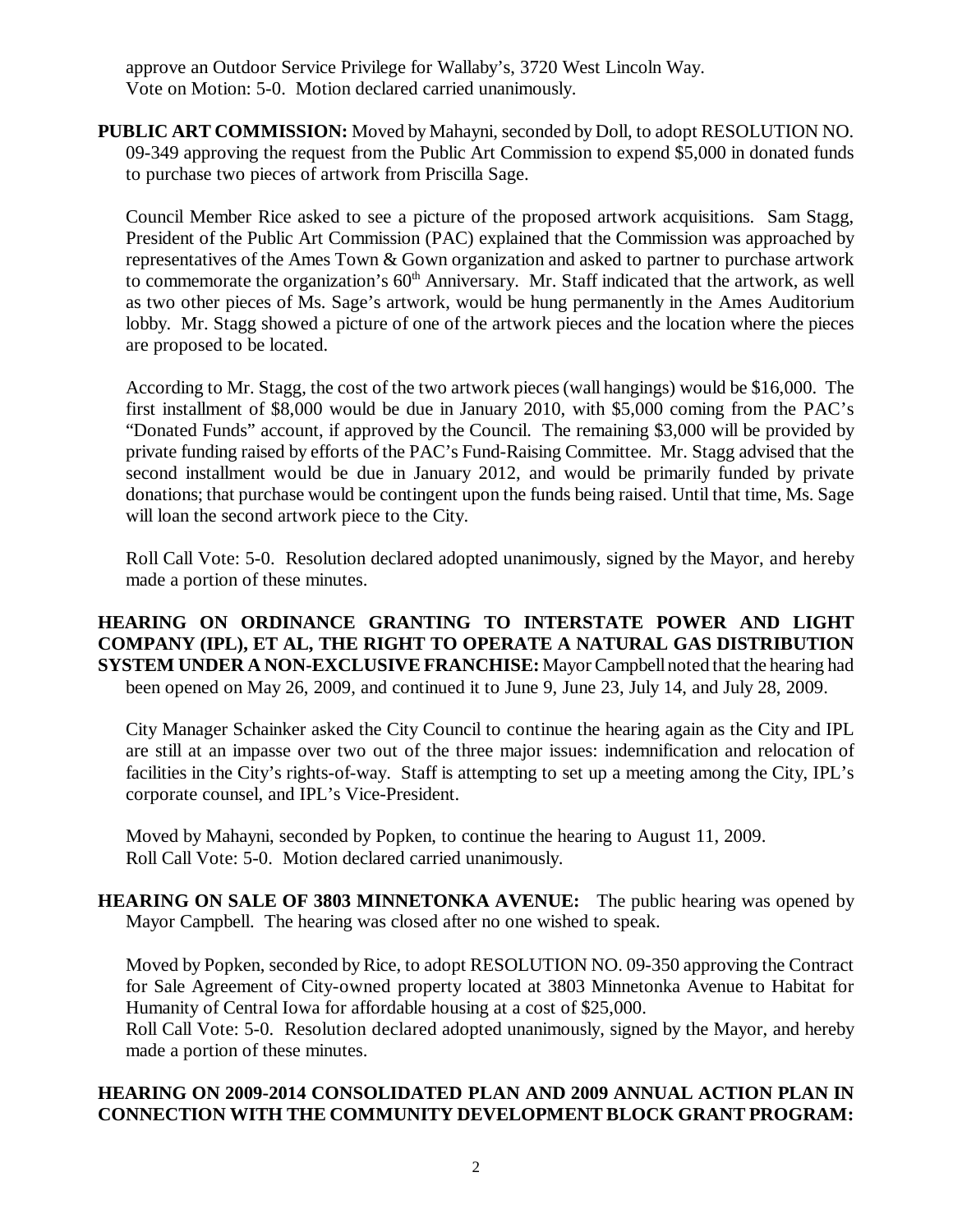Housing Coordinator Vanessa Baker-Latimer told the Council that a major requirement in receiving Community Development Block Grant (CDBG) funding is the submission of a Five-Year Consolidated Plan to the federal Department of Housing and Urban Development (HUD). She defined the Consolidated Plan as the planning document for the jurisdiction. It provides detailed background information on the community and must identify the goals and priorities to address the housing and community development needs of low- and moderate-income persons as well as nonlow- and moderate-income persons. The Plan must also contain an Annual Action Plan that outlines programs that will be undertaken to meet those goals and priorities.

Ms. Baker-Latimer reminded the Council members that on January 13, 2009, they had approved the proposed 2009-2014 Consolidated Plan priorities and the 2009-2010 Action Plan projects to be made available for public comment. At that time, however, the City had not yet received notification of its 2009-2010 HUD allocation. It was also stated by Ms. Baker-Latimer that on March 5 and 6, 2009, staff hosted public information forums concerning the overall CDBG Program and to solicit input regarding the proposed 2009-2014 Consolidated Plan and 2009-2010 Annual Action Plan. A total of nine citizens attended, and all were receptive to the proposed Consolidated Plan priorities and goals and Annual Action Plan projects.

Ms. Baker-Latimer briefly reviewed the proposed 2009-2010 Action Plan programs, which included:

- 1. Renter Affordability Program
- 2. Neighborhood Sustainability Programs
- 3. Public Facilities Improvement Program
- 4. 2009-2010 Program Administration

It was noted by Ms. Baker-Latimer that the proposed Plans were published on the City's website for 30 days to allow for citizen review. No comments from the public were received.

The Mayor opened the public hearing and closed same after there was no one requesting to speak.

Council Member Popken recalled that the City Council had received a request for CDBG funding for capital projects for a human service agency. At that time, the Council indicated that it was not interested in using CDBG funds for that particular case, but could be if there was a process that would make that funding option open to all human service agencies. Mr. Popken asked if it were possible to make CDBG funding available to all human service agencies. Ms. Baker-Latimer advised that under the 2009-2010 Action Plan programs, an activity has been added until the Public Facilities Improvement Program, which would include funding (with a budget of \$265,000) for facility repairs/improvements for non-profit organizations. According to Ms. Baker-Latimer, she met with ASSET representatives and suggested a process for taking applications from those agencies that fall within the ASSET guidelines. This Program would be patterned after the Minor Repair Program administered by the City two years ago, except that it could be expanded based on the needs of the agencies. Discussions with the ASSET team included the possibility of matching funds, opening up funding for non-profit agencies, having "shovel-ready" projects, creating criteria that would allow for the greatest impact on low- and moderate-income clients, and limiting each application to \$50,000. It was also decided that ASSET funding could not be used towards the match for CDBG funds.

Moved by Rice, seconded by Mahayni, to adopt RESOLUTION NO. 09-351 approving the 2009- 2014 Consolidated Plan and 2009 Annual Action Plan in connection with the Community Development Block Grant.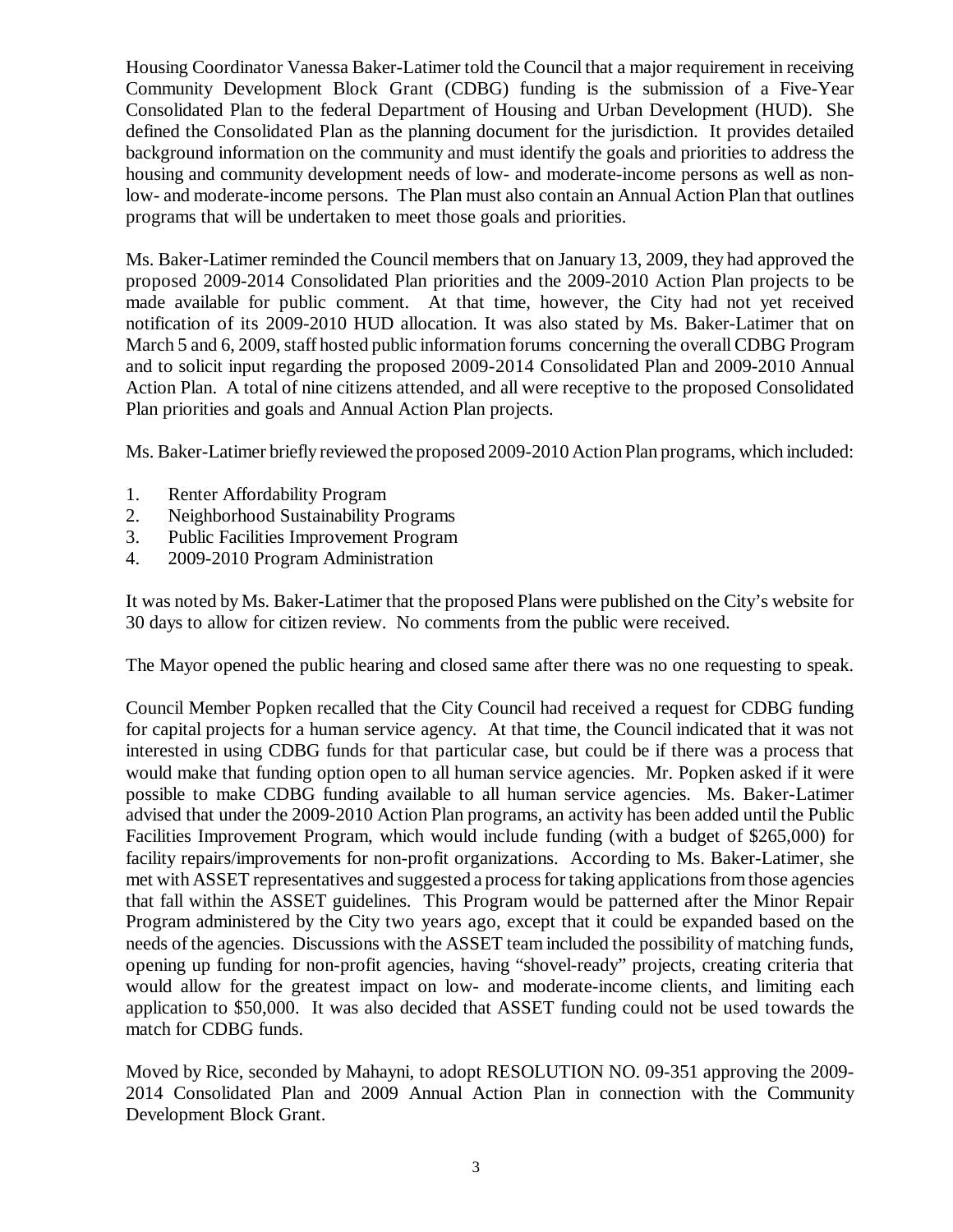Roll Call Vote: 5-0. Resolution declared adopted unanimously, signed by the Mayor, and hereby made a portion of these minutes.

# **HEARING ON REZONING OF PROPERTY LOCATED AT 601 SOUTH 16TH STREET FROM PLANNED RESIDENCE DISTRICT (F-PRD) TO HIGHWAY-ORIENTED COMMERCIAL**

**(HOC):** The public hearing was opened by the Mayor. She closed same after no one came forward to speak.

Steve Osguthorpe, Planning and Housing Department Director, reminded the Council that it had recently approved an amendment to the City's Land Use Policy Plan (LUPP) pertaining to land located at 601 South  $16<sup>th</sup>$  Street, changing its designation to HOC. The rezoning application is a follow-up to that change in designation. According to Mr. Osguthorpe, staff found that the rezoning request is consistent with the Future Land Use Map of the Land Use Policy Plan (LUPP), and the applicant has demonstrated that the minimum open space and density standards could be met.

Director Osguthorpe told the Council that, during staff review of the application, discussion occurred with the applicant pertaining to how this rezoning related to the existing Planned Residential Development for Aspen Ridge. He advised that Aspen Ridge has been developed in two phases, and the first one is nearly built-out. A portion of the second phase would be retained in the F-PRD designation while the balance would go to the HOC designation for the proposed hotel site. The issue was whether or not this rezoning would affect the status of the existing Aspen Ridge PRD; however, it was determined by staff that it would still leave the balance of Aspen Ridge compliant with the Zoning Code. Staff member's main concern was that they did not want to create a nonconformity. After receiving the engineer's calculations, it was staff's determination that it met the open-space requirement. Mr. Osguthorpe noted that before the developer can proceed with Phase II, the PRD will need to be amended to reflect a reduction in the boundaries. He noted that some of the discretionary items that the Council will have to make a decision on later pertain to such things as whether there is adequate buffering between a hotel site and a residential site. At this time, staff believes that there is enough land that will not be developed to address the buffering.

Scott Renaud, FOX Engineering, 1601 Golden Aspen Drive, Ames, indicated that he was present to answer any questions that the City Council might have on this rezoning.

Moved by Larson, seconded by Mahayni, to pass on first reading an ordinance rezoning property located at 601 South 16<sup>th</sup> Street from Planned Residence District (F-PRD) to Highway-Oriented Commercial (HOC).

Roll Call Vote: 5-0. Motion declared carried unanimously.

### **HEARING ON FEDERAL STIMULUS PROGRAM PROJECT - SKUNK RIVER RECREATIONAL TRAIL (CARR POOL TO SOUTH RIVER VALLEY PARK):** Mayor Campbell opened the hearing. No one asked to speak, and the public hearing was closed.

Moved by Rice, seconded by Popken, to adopt RESOLUTION NO. 09-352 approving final plans and specifications and awarding a contract to Manatt's, Inc., of Brooklyn, Iowa, in the amount of \$175,727.86.

Council Member Larson asked what is happening to the remaining Stimulus funds. Public Works Director John Joiner advised that all Stimulus monies have been allocated to the Metropolitan Planning Organization (MPO) to spend on eligible projects; any "left-over" funding will be spent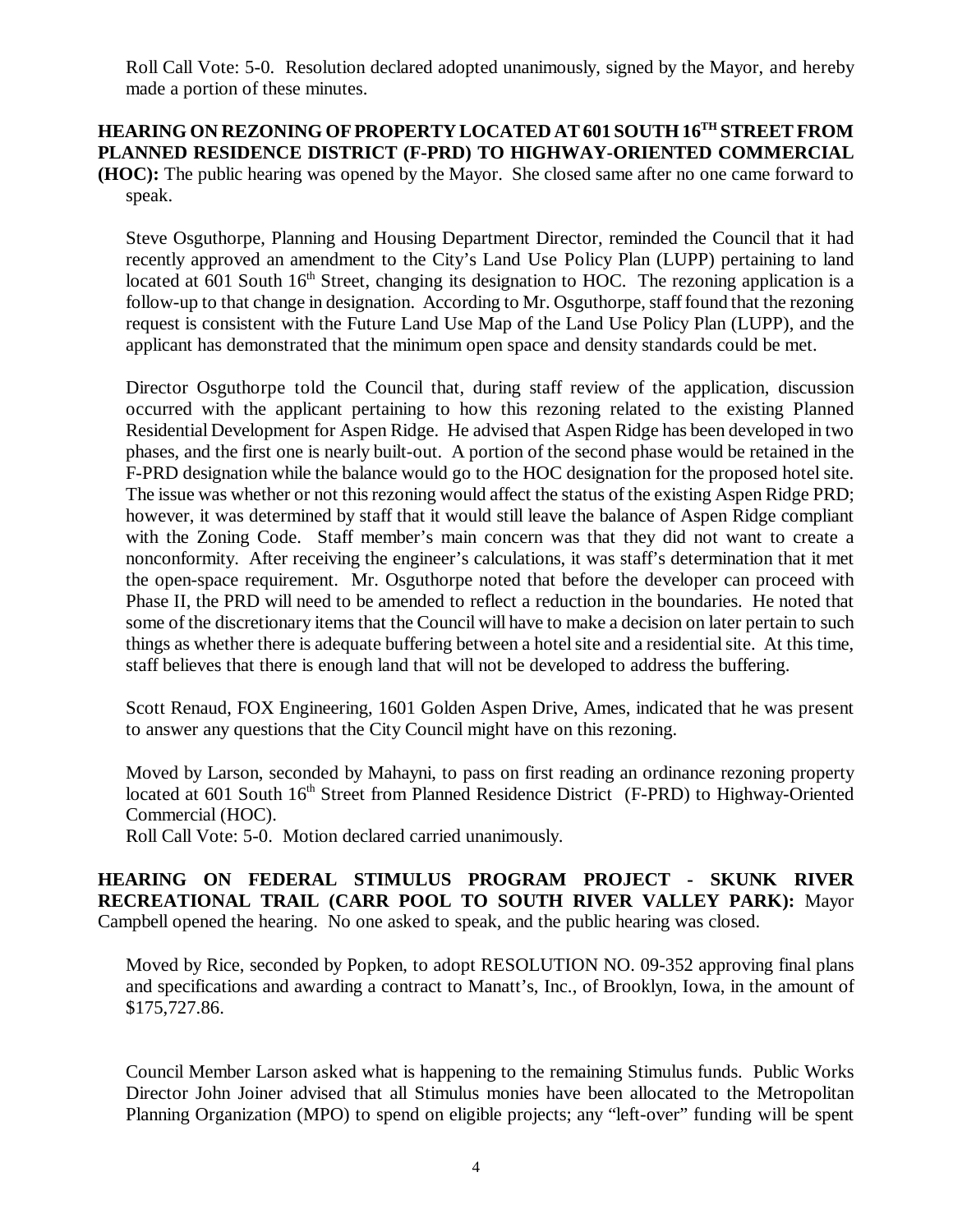on other eligible projects.

Roll Call Vote: 5-0. Resolution declared adopted unanimously, signed by the Mayor, and hereby made a portion of these minutes.

#### **HEARING ON FEDERAL STIMULUS PROGRAM PROJECT - LINCOLN WAY REHABILITATION (HICKORY DRIVE TO 475 FEET EAST OF MARSHALL AVENUE):** The public hearing was opened by the Mayor and closed after no one came forward to speak.

Moved by Mahayni, seconded by Doll, to adopt RESOLUTION NO. 09-353 approving final plans and specifications and awarding a contract to Manatt's, Inc., of Brooklyn, Iowa, in the amount of \$577,183.62.

Roll Call Vote: 5-0. Resolution declared adopted unanimously, signed by the Mayor, and hereby made a portion of these minutes.

**HEARING ON NUISANCE ASSESSMENTS:** The Mayor opened the public hearing. No one asked to speak, and the hearing was closed.

Moved by Mahayni, seconded by Rice, to adopt RESOLUTION NO. 09-354 assessing costs of snow/ice removal and certifying assessment to Story County Treasurer. Roll Call Vote: 5-0. Resolution declared adopted unanimously, signed by the Mayor, and hereby

made a portion of these minutes.

**FURMAN AQUATIC CENTER:** Moved by Mahayni, seconded by Doll, to adopt RESOLUTION NO. 09-355 approving Change Order No. 5 in the amount of \$40,030. Roll Call Vote: 5-0. Resolution declared adopted unanimously, signed by the Mayor, and hereby

made a portion of these minutes.

Parks and Recreation Director Nancy Carroll gave a report on the progress of the construction of the new Aquatic Center. She pointed out that the bond issue on this project passed approximately two years ago. Ms. Carroll advised that staff has been meeting with the contractor every week and had presented information to the City Council as soon as they had it. According to Ms. Carroll, staff held a weekly meeting today with the contractors, and as a result of that meeting, information was gleaned that superseded the Staff Report dated July 28, 2009.

City Manager Steve Schainker explained that there now appear to be only two possible scenarios: [1] Substantial completion on August 29, 2009, and the facility would open to the public for Labor Day Weekend (August 30 to September 4), or [2] Substantial completion will not be accepted until Spring 2010. Mr. Schainker indicated that City staff feels an obligation to its citizens to open the facility this year. He also stated that staff believes the system should at least be "tested," which would cost approximately \$5,000. Estimated revenue and expenditures were reviewed by Mr. Schainker. He presented three options to be considered by the City Council, as follows:

- Option 1: Open for Labor Day Weekend only. Admission fees would be collected. \$5,800 gain
- Option 2: Open for Labor Day Weekend only. Ames residents use the facility at no charge.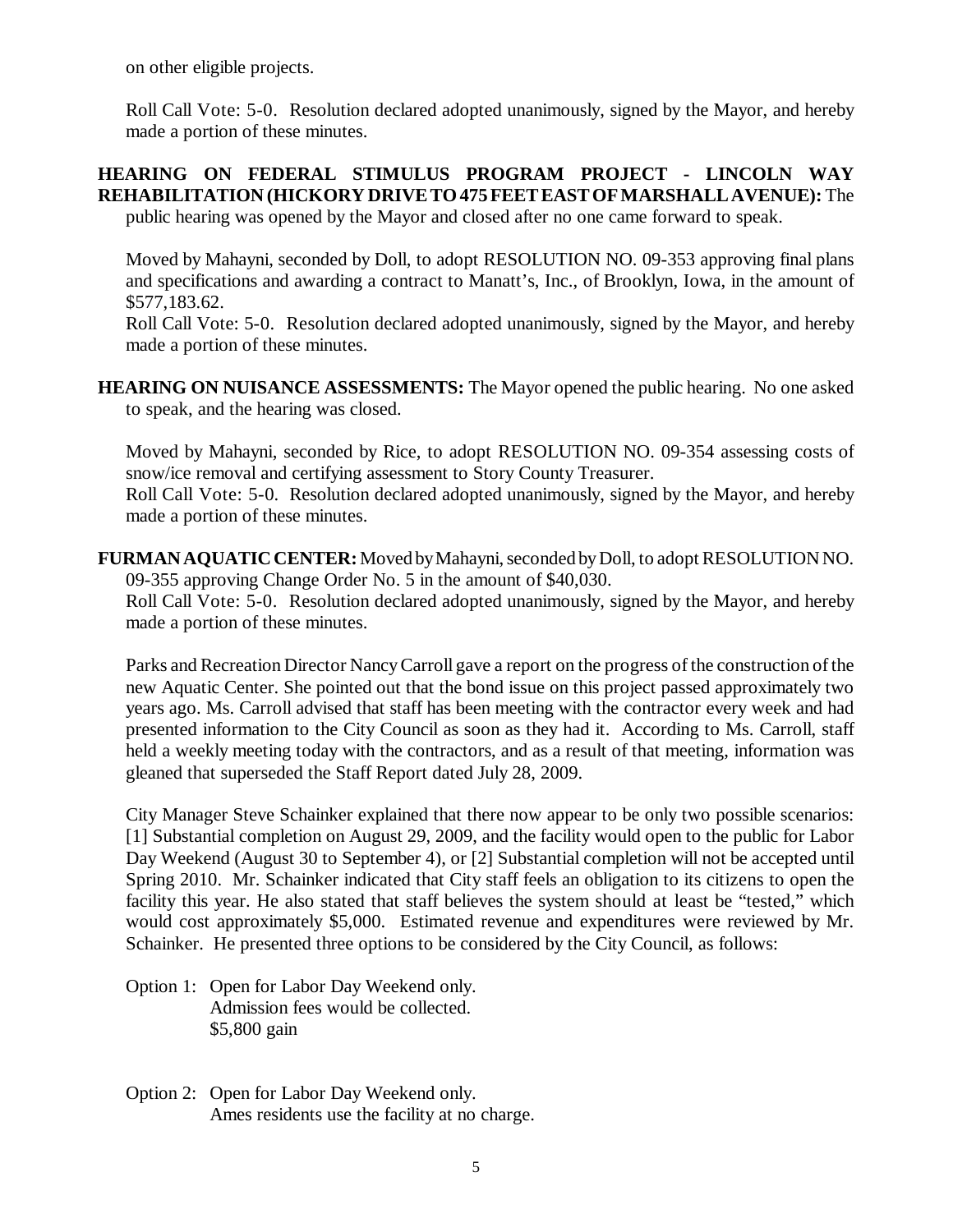Non-residents pay admission fee. \$1,400 loss

Option 3: Open September 13, 19, and 20, 2009. Ames residents use the facility at no charge. Non-residents pay admission fee. \$10,400 loss

According to City Manager Schainker, the former Options 1 and/or 2 outlined in the Staff Report dated July 28, 2009, could only happen if there is absolutely no rain between today and August 17 or August 24. Therefore, staff believes that those are no longer viable options.

Council Member Larson expressed concern that if the facility were only open for three days and admission was free for Ames' residents, there could be maximum occupancy issues. In addition, demands on staff could be overwhelming. Council Member Popken suggested that the City hold a "soft opening" when the number of users would be limited. Council Member Larson concurred, adding that such an event would allow staff to work out "any bugs" and make sure everything is in order before a grand opening is held. Ms. Carroll advised that 1,400 is the maximum occupancy. She added that if a "soft opening" did occur, it would be difficult to decide who should be allowed to attend. Mr. Larson suggested that the Council combine Options 1 and 3 and provide that direction to staff.

Council Member Rice suggested that the facility be open as much as possible prior to October 1. Ms. Carroll indicated that when the weather gets cooler, it would not be pleasurable to use the facility; thus, a person's experience would not be true to what it would be under normal summer conditions.

Council Member Popken asked if quality would be compromised if the opening of the facility was rushed. Director Carroll advised that the construction company would not compromise quality or be pushed to open by the City; in fact, the contractor, Sande Construction of Humboldt, Iowa, has provided the possible dates to City staff.

Jane Acker, Chairperson of the Ames Parks & Recreation Commission, advised that the Commission discussed this issue at its last meeting. According to Ms. Acker, the Commission strongly urges the City Council to get the Aquatic Center open this season and keep it open as far into September as possible, taking into consideration its fiscal responsibilities.

All Council Members present concurred that the facility should open for Labor Day weekend. Council Member Rice said that he agreed with Council Member's Larson suggestion that staff be directed to follow a combination of Option 1 and Option 3.

Ms. Carroll also noted that if the City does not accept substantial completion of the project until next spring, the City will have to hold 5% retainage (approximately \$450,000). Obviously, that is incentive for the contractor to finish the project.

Council Member Mahayni recommended that a "soft" opening where a celebration would be held with the Furmans being present and a limited number of persons allowed to be admitted. He urged that a "soft" opening occur even for a few hours.

Council Member Larson expressed his opinion that it is important for the City to collect admittance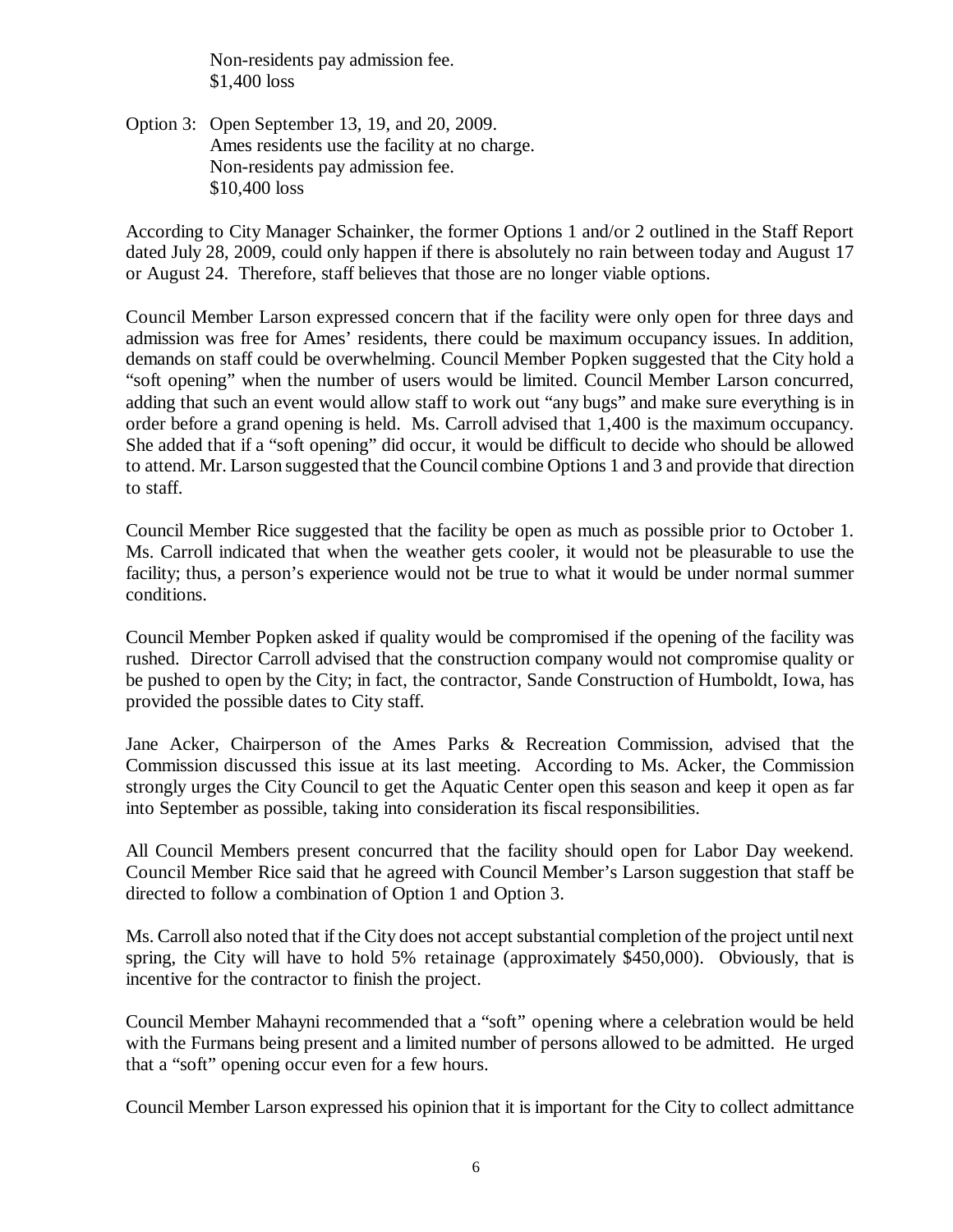fees on at least one of the days because it is part of the operational side.

Moved by Larson, seconded by Rice, to direct staff to support Options 1 and 3, with discretion given to the Parks & Recreation Director to make a decision to hold a "soft opening" (if construction is expedited) with a limited number of persons invited and admitted free.

Moved by Rice, seconded by Larson, to amend the motion to direct staff to open the facility on a limited basis during the weeks between September 7 and 18, 2009.

Council Member Doll noted that the cost to operate the facility would be \$900/day regardless of the number of hours it would be open. He is concerned about the cost just to have it open in case "it is warm enough." Ms. Carroll acknowledged that was correct, but pointed out that the facility could be open more-limited hours, such as from 11 AM to 1 PM on Monday through Friday for lap swimming with no admittance being charged. Labor costs are dependent on how many hours the facility would be open.

Vote on Amendment: 4-1. Voting aye: Larson, Mahayni, Popken, Rice. Voting nay: Doll. Motion declared carried.

Vote on Motion, as amended: 4-1. Voting aye: Larson, Mahayni, Popken, Rice. Voting nay: Doll. Motion declared carried.

Council Member Larson noted that it appears that the project will be completed on or under budget. He indicated that fact influenced his vote on this issue.

**ICE RESURFACING MACHINE**: Moved by Popken, seconded by Doll, to adopt RESOLUTION NO. 09-356 awarding a contract to Becker Arena Products of Savage, Minnesota, for Ice Resurfacing Machine in the amount of \$83,450.

Roll Call Vote: 5-0. Resolution declared adopted unanimously, signed by the Mayor, and hereby made a portion of these minutes.

**URBAN DEER TASK FORCE:** Police Chief Chuck Cychosz reminded the City Council that an Urban Deer Task Force was convened in 2006 to address concerns expressed by neighborhood residents regarding the concentration of deer and associated problems. Chief Cychosz stated that an annual deer count is taken. Overall, the count is up this year; however, the Department of Natural Resources (DNR) continues to caution the City about over-interpreting the year-to-year fluctuations. The Chief added that every one of the nine segments where deer counts were taken had deer densities in excess of 30 deer/square mile, which is the threshold where the DNR indicates there is the greatest likelihood of conflict. Chief Cychosz reported that there were 43 vehicle/deer accidents in 2008, which increased from 32 in 2007.

Last year, seven deer were harvested within the City and 11 within the perimeter zone. Hunter participation increased slightly in 2008 (15 licenses). There were no problems reported by the Parks and Recreation Department staff or the Police Department.

According to Chief Cychosz, the Task Force is recommending hunting locations, seasons, and a date structure that is very similar to last year's. The DNR will allow the City to open the season on September 12 this year. The Parks and Recreation Commission has approved the dates when deer hunting will be allowed at the conclusion of recreation activities in certain locations.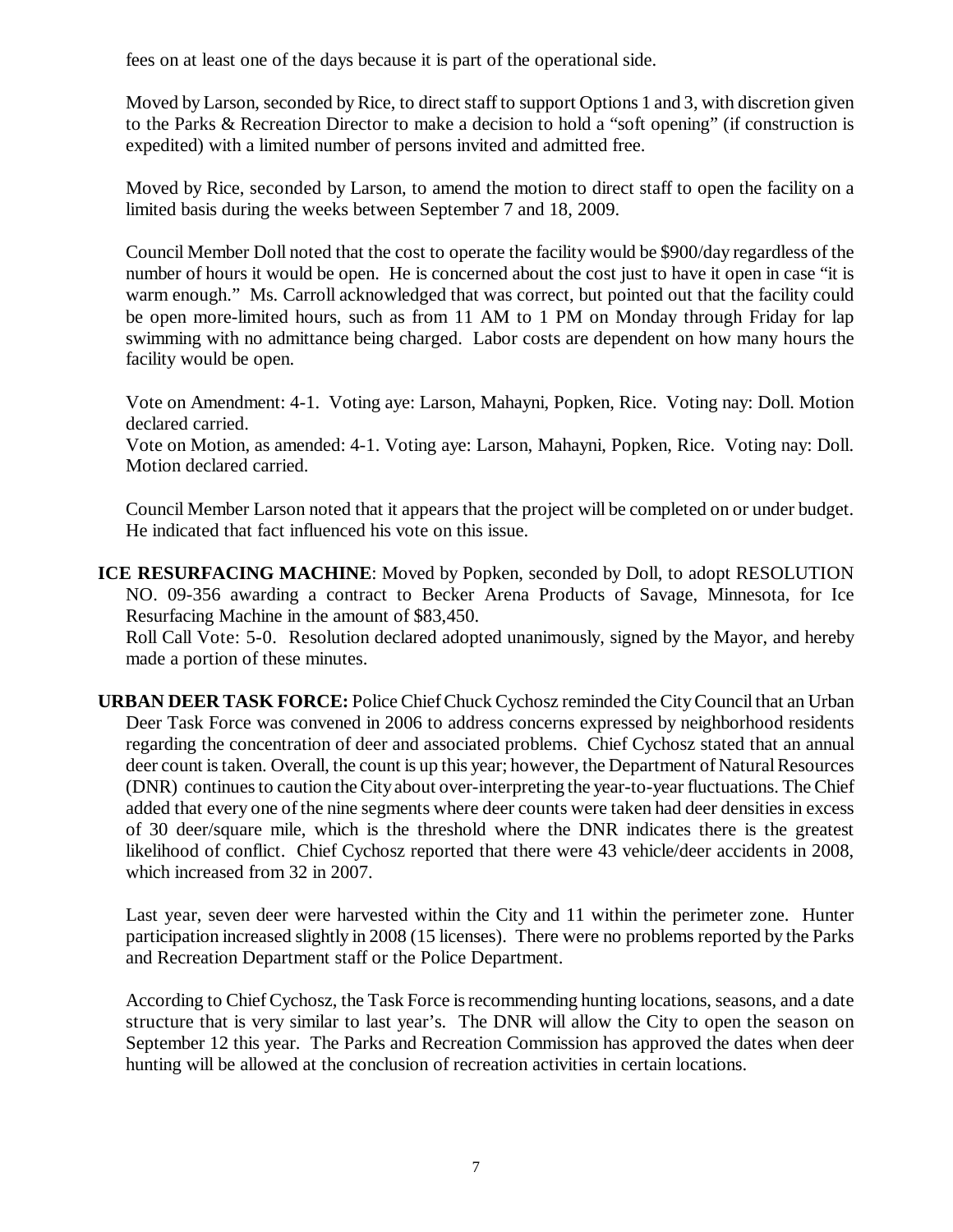Chief Cychosz explained the new initiative being recommended by the Task Force: hunting be allowed on three or more acres of private or other public property if the owner or agent in control requests it. It is being recommended that a process be established in the Police Department where the owner/agent completes an application and attaches a map of the property. Police Department staff will walk the property to ascertain if hunting should be allowed in that area. Chief Cychosz reported that there was enthusiasm for this by members of the Task Force because much of the hunting is occurring on the east side of Ames, but more calls are being received from the west side. Much of the property on the west side is owned by entities other than the City, and the new program would provide the tool for additional participation. The Chief indicated that the Police Department is prepared to operate the new program. He noted that property owners could limit who could hunt on their properties. All of the rules would continue to apply in any location – public or private.

It was noted by Chief Cychosz that one Task Force member spoke in opposition to hunting in general. Her vote in opposition captured the sentiments of some citizens who are uncomfortable with hunting occurring within the City. The Chief also reported that he receives calls from those who want the City to move more swiftly to eradicate deer; what is being proposed is a compromise between the two.

Council Member Larson asked if the City would be obligated to notify the public of the private sites where hunting is allowed. He is concerned that people will be walking near someone's backyard while hunting is going on. Chief Cychosz advised that the City puts up signs while the hunt is occurring on public property, and it is assumed that private property owners would do the same. He said it could be added as one of the rules. Mr. Larson recommended that be added to the list of rules. He gave an example of land in Northridge Subdivision that borders the Squaw Valley, noting that there is a 75-foot walkway easement that is located behind the houses.

Moved by Popken, seconded by Rice, to approve bow hunting within the Park System, City property, and allow the addition of other eligible public and private property after review by the Police Department, with all other hunting rules (including those regarding tags, proficiency, and reporting) applying to the locations.

Vote on Motion: 5-0. Motion declared carried unanimously.

**UPDATE ON DEMAND-SIDE MANAGEMENT:** Donald Kom, Director of Electric Services, introduced Steve Wilson, Energy Services Coordinator. Mr. Wilson presented a Power Point update on the second year of its Demand-Side Management ("Smart Energy") programs. In 2008-09, there were 1,452 participants in the programs, which resulted in the following benefits: 2,560,618 kWh saved; 1,533 KW in reduced energy demand; and 2,100 tons of carbon removed. Customers saved approximately \$228,481 and the City benefited by \$1,873,249 in future avoided costs. Mr. Wilson described the 2008-09 milestones achieved by the Demand-Side Management programs.

Council Member Larson asked if there are any programs to encourage energy savings for new commercial construction. Director Kom advised that the City currently offers incentives for residential new construction (Energy Star). Mr. Wilson noted that there are not a lot of utilities that offer incentives for commercial or industrial new construction. He noted that it sometimes is the recognition of being a leader in energy conservation that is the incentive for commercial and industrial customers. Mr. Wilson added that staff could perform load calculations and consider incentives under a custom rebate program. City Manager Schainker noted that the LEED designation focuses on more than energy conservation; it also includes sustainability.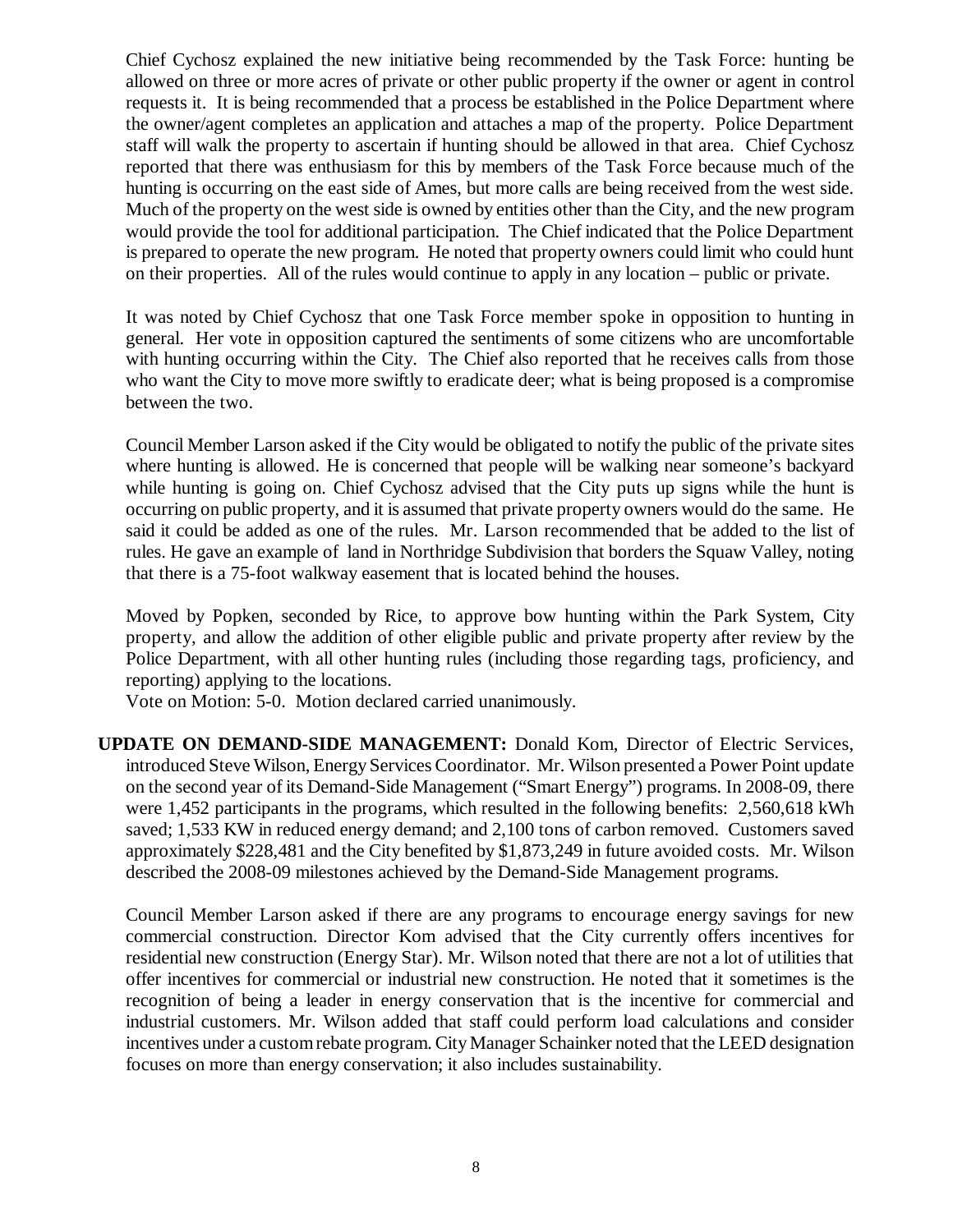Council Member Popken asked that staff email the Mayor and City Council a copy of the "Smart Energy" Power Point presentation.

**COMMERCIAL AND INDUSTRIAL CUSTOM REBATE PROGRAM:** Steve Wilson explained the Program. He said that a custom rebate provides a mechanism to address efficiency improvement areas not currently covered by the Commercial Demand-Side Management Program. Instituting a custom rebate will provide an incentive for commercial and industrial customers to improve their energy efficiency and reduce summertime electric demand in unique and desirable ways.

Mr. Wilson explained that the Program considers the customer's current electric system usage and the projected savings after the proposed change. A value, based on capacity savings, is assigned to the project and is used to calculate the rebate to be paid to the customer. It was noted by Mr. Wilson that the Demand-side Management Evaluation, conducted by Wind Utility Consulting, that was completed in July 2006 estimated that a commercial/industrial custom rebate program would produce \$4.70 in benefits for every \$1 spent.

Moved by Mahayni, seconded by Rice, to direct staff to administer a commercial and industrial custom rebate program.

Vote on Motion: 5-0. Motion declared carried unanimously.

**COAL SUPPLY, MOVEMENT, AND DELIVERY:** Brian Trower, Assistant Director of Electric Services, explained that the City currently has contracts for both coal and coal delivery services that began on September 1, 2004, and will expire on December 31, 2009. On July 28, 2009, a request for proposals was issued for coal supply and delivery beginning January 1, 2010. On September 3, 2008, responses were received from five firms. One proposal, from Central Iowa Terminal (CIT) would provide coal movement and delivery at a significant cost savings as compared to the other similar proposals. Mr. Trower noted that CIT's proposed facility was to be constructed within nine miles of the Power Plant with a storage capability of 30,000 tons. It would have provided a safety reserve for the City, reduced fuel consumed in delivery, and allowed the Power Plant to reduce its on-site stockpile size.

The Council was reminded that, on November 6, 2008, it accepted a report of proposals and directed staff to initiate negotiations with CIT to develop a contract for coal movement and delivery services. Mr. Trower stated that CIT has attempted to secure permits and meet other requirements for construction of the facility; however, local opposition to the terminal has delayed the process. The City sent a notice to CIT on July 10, 2009, to establish a date and process for determining the status and continued viability of CIT's proposal. CIT then responded that it had been unable to identify an alternate site and requested that it be allowed to withdraw its proposal. According to Mr. Trower, CIT also indicated that it was continuing to move forward with development plans for a facility.

Moved by Mahayni, seconded by Rice, to reject all proposals for Coal Supply, Movement, and Delivery and authorize staff to solicit new bids.

Vote on Motion: 5-0. Motion declared carried unanimously.

**MAIN STREET ALLEY (DOUGLAS AVENUE TO KELLOGG AVENUE) PROJECT:** Moved by Doll, seconded by Popken, to authorize staff to proceed with the Main Street Alley (Douglas Avenue to Kellogg Avenue) Project, including financial negotiation between Alliant Energy and the Electric Services Department.

Vote on Motion: 5-0. Motion declared carried unanimously.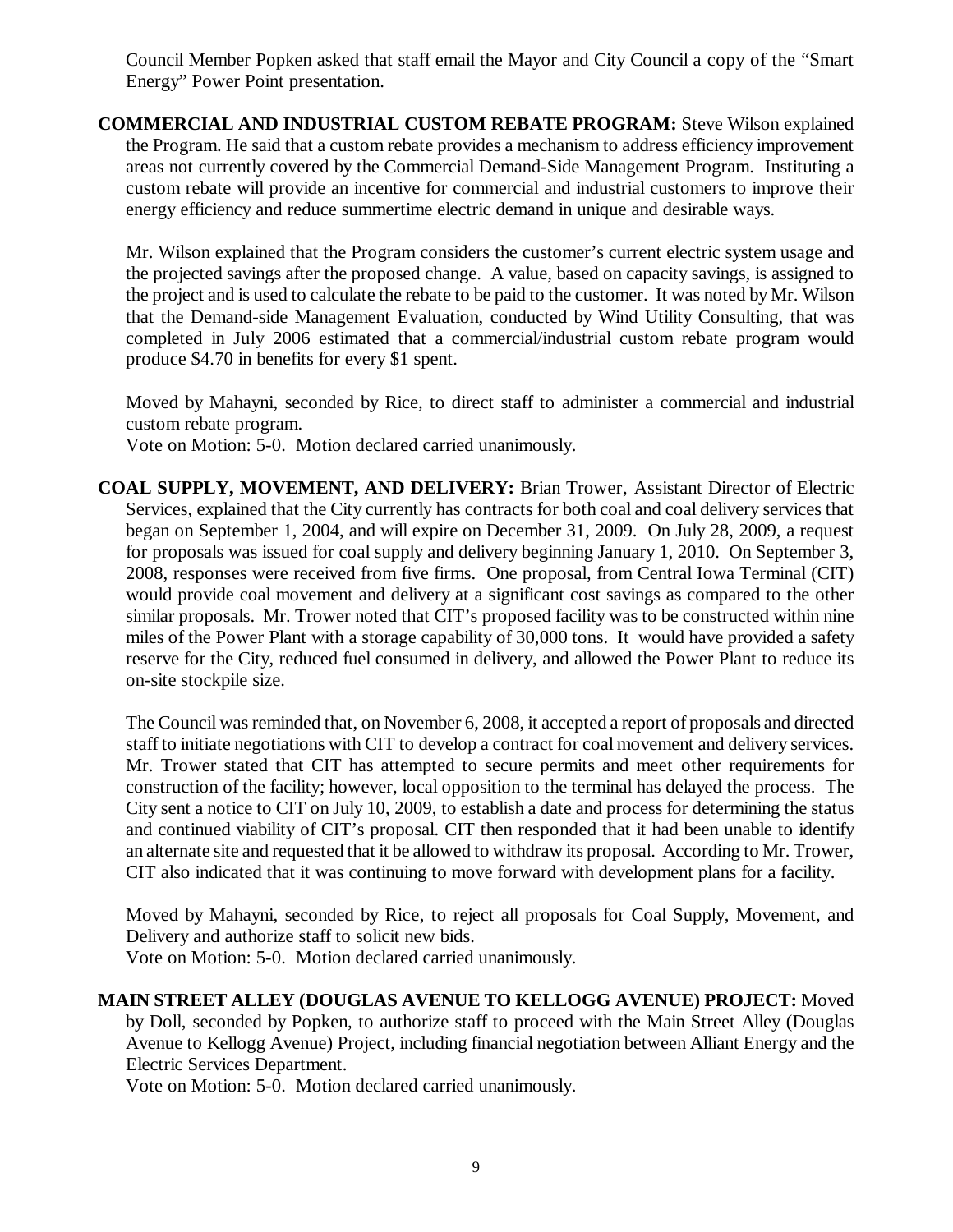**SOUTHEAST ENTRYWAY PROJECT:** Council Member Doll asked if there was an estimated date for completion. Corey Mellies advised that staff is working with the Iowa Department of Transportation before a consultant is hired.

Moved by Rice, seconded by Doll, to adopt RESOLUTION NO. 09-357 approving the Special Assessment Contract and Waiver with Family Realty, LLC.

Roll Call Vote: 5-0. Resolution declared adopted unanimously, signed by the Mayor, and hereby made a portion of these minutes.

Moved by Rice, seconded by Doll, to adopt the PRELIMINARY RESOLUTION NO. 09-358. Roll Call Vote: 5-0. Resolution declared adopted unanimously, signed by the Mayor, and hereby made a portion of these minutes.

Moved by Rice, seconded by Doll, to adopt RESOLUTION NO. 09-359 approving the preliminary plans and schedule of assessment.

Roll Call Vote: 5-0. Resolution declared adopted unanimously, signed by the Mayor, and hereby made a portion of these minutes.

Moved by Rice, seconded by Doll, to adopt RESOLUTION NO. 09-360 adopting the Proposed Resolution of Necessity and setting August 25, 2009, as date of public hearing.

Roll Call Vote: 5-0. Resolution declared adopted unanimously, signed by the Mayor, and hereby made a portion of these minutes.

**SOUTHEAST 16TH STREET PAVING AND BRIDGE REPLACEMENT:** Moved by Doll, seconded by Rice, to adopt RESOLUTION NO. 09-361 adopting the final assessment and levying assessments.

Roll Call Vote: 5-0. Resolution declared adopted unanimously, signed by the Mayor, and hereby made a portion of these minutes.

**ORDINANCE RENAMING SOUTH DAYTON AVENUE TO SOUTH DAYTON PLACE:** Moved by Mahayni, seconded by Doll, to pass on second reading an ordinance revising Appendix K renaming South Dayton Avenue to South Dayton Place.

Roll Call Vote: 5-0. Motion declared carried unanimously.

**SEWER UTILITY ORDINANCE:** Moved by Popken, seconded by Mahayni, to pass on second reading revisions to the Sewer Utility Ordinance to eliminate the 5,000 cubic-foot-per-calendar-year limit on sewer rate exemptions.

Roll Call Vote: 5-0. Motion declared carried unanimously.

**ORDINANCE AMENDING SUBDIVISION REGULATIONS FOR LOTS CREATED THROUGH CONVEYANCE OR RECORDED PLATS:** Moved by Mahayni, seconded by Doll, to pass on third reading and adopt ORDINANCE NO. 3998 amending the subdivision regulations for lots created through conveyance or recorded plats.

Roll Call Vote: 5-0. Ordinance declared adopted unanimously, signed by the Mayor, and hereby made a portion of these minutes.

**ORDINANCE AMENDING SUBDIVISION REGULATIONS PERTAINING TO REQUIREMENTS FOR PLATS OF SURVEY:** Moved by Rice, seconded by Doll, to pass on third reading and adopt ORDINANCE NO. 3999 amending the subdivision regulations pertaining to requirements for Plats of Survey.